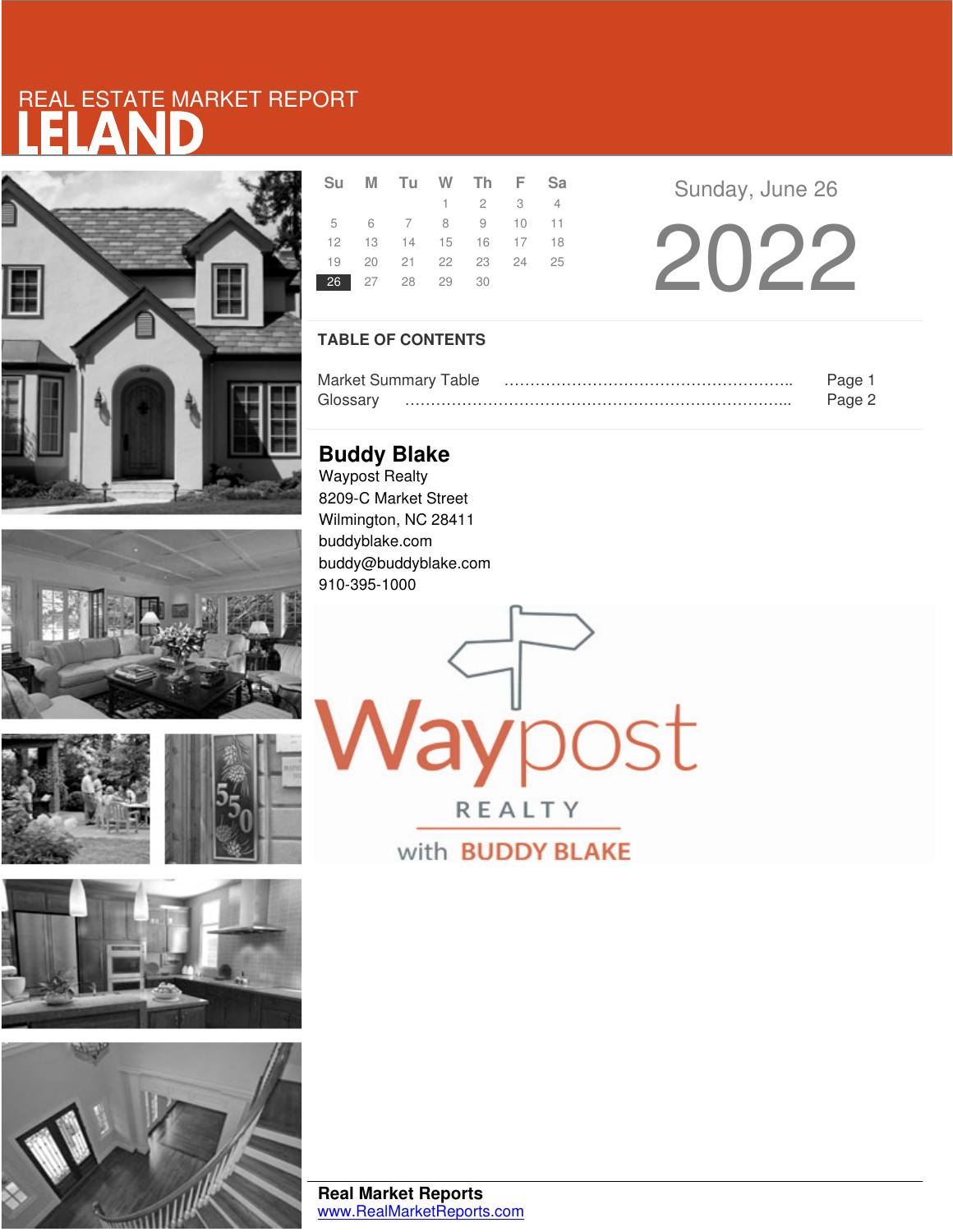# LELAND REAL ESTATE MARKET REPORT

## Sunday, June 26, 2022

## Buddy Blake

buddy@buddyblake.com Waypost Realty 910-395-1000

| <b>MARKET SUMMARY TABLE</b>                                                                                                                  |             |                       |        |                     |                                | 303 PENDING <sup>[2]</sup> |       |                                     |                  | 41 OFF-MARKET (last 6 mos) <sup>[3]</sup> |                      |                                |                              |                                          | <b>ABSORPTION RATE</b><br>(months of inventory) |         |  |
|----------------------------------------------------------------------------------------------------------------------------------------------|-------------|-----------------------|--------|---------------------|--------------------------------|----------------------------|-------|-------------------------------------|------------------|-------------------------------------------|----------------------|--------------------------------|------------------------------|------------------------------------------|-------------------------------------------------|---------|--|
| A = Average Value<br>$M = Median Value$<br>$N/A = Not Available$                                                                             |             | <b>127 ACTIVE [1]</b> |        |                     |                                |                            |       | 622 SOLD/CLOSED (last 6 months) [4] |                  |                                           |                      |                                |                              |                                          |                                                 |         |  |
| <b>Price Range</b>                                                                                                                           |             | <b>Num</b>            |        | <b>Days</b>         | <b>Current</b>                 | <b>Num</b>                 | Pend  | <b>Num</b>                          | <b>Num</b>       |                                           | <b>Days</b>          | <b>Original</b>                | <b>Final</b>                 | Sold/                                    | List-                                           | Est.    |  |
| Low                                                                                                                                          | <b>High</b> | #                     |        | on<br><b>Market</b> | List<br><b>Price</b>           | #                          | Ratio | #                                   | #                |                                           | on<br><b>Market</b>  | List<br><b>Price</b>           | List<br><b>Price</b>         | <b>Closed</b><br><b>Price</b>            | <b>Sale</b><br>Ratio                            | Mos.    |  |
| \$0                                                                                                                                          | \$99,999    | 1                     | A<br>Μ | 93<br>93            | \$<br>74,900<br>74,900<br>\$   | $\theta$                   |       | $\overline{0}$                      | 5                | Α<br>M                                    | 7<br>5               | 58,920<br>\$<br>49,900<br>\$   | 58,920<br>\$<br>\$<br>49,900 | 64,924<br>\$<br>\$                       | 110%<br>65,000 130%                             | 1.2     |  |
| \$100,000                                                                                                                                    | \$199,999   | 3                     | Α<br>M | 25<br>8             | 182,933<br>\$<br>179,900<br>\$ | $\overline{2}$             | 40%   | 1                                   | 20               | Α<br>M                                    | 31<br>$\overline{7}$ | 166,465<br>\$<br>175,300<br>\$ | \$162,770<br>\$169,250       | 162,475<br>\$<br>\$173,000 102%          | 100%                                            | 0.9     |  |
| \$200,000                                                                                                                                    | \$299,999   | 13                    | Α<br>M | 31<br>21            | 276,021<br>\$<br>283,500<br>\$ | 55                         | 81%   | 9                                   | 185              | Α<br>M                                    | 19<br>4              | 261,970<br>\$<br>264,900<br>\$ | \$264,216<br>\$266,010       | \$ 267,722 101%<br>270,500 102%<br>\$    |                                                 | 0.4     |  |
| \$300,000                                                                                                                                    | \$399,999   | 51                    | Α<br>M | 59<br>36            | 360,808<br>\$<br>\$364,900     | 156                        | 75%   | 15                                  | 203              | Α<br>M                                    | 23<br>5              | 333,438<br>\$<br>\$328,590     | \$336,710<br>\$330,000       | \$ 341,663 101%<br>\$ 339,450 103%       |                                                 | 1.5     |  |
| \$400,000                                                                                                                                    | \$499,999   | 38                    | Α<br>M | 39<br>28            | 455,905<br>\$<br>\$<br>458,400 | 57                         | 60%   | 8                                   | 98               | Α<br>M                                    | 34<br>5              | 438,347<br>\$<br>429,950<br>\$ | \$439,329<br>\$435,700       | 441,645 101%<br>\$<br>439,000 101%<br>\$ |                                                 | 2.3     |  |
| \$500,000                                                                                                                                    | \$599,999   | 11                    | A<br>M | 25<br>22            | \$552,773<br>\$554,465         | 20                         | 65%   | 5                                   | 57               | Α<br>M                                    | 23<br>5              | 543,806<br>\$<br>\$540,755     | \$545,824<br>\$549,900       | 555,880 102%<br>\$<br>\$ 560,000 102%    |                                                 | 1.2     |  |
| \$600,000                                                                                                                                    | \$699,999   | 5                     | Α<br>M | 18<br>13            | 653,380<br>\$<br>660,000<br>\$ | 6                          | 55%   | $\overline{0}$                      | 23               | Α<br>M                                    | 17<br>3              | 629,521<br>\$<br>629,000<br>\$ | \$627,782<br>\$629,000       | 638,223<br>\$<br>629,000 100%<br>\$      | 102%                                            | 1.3     |  |
| \$700,000                                                                                                                                    | \$799,999   | 3                     | Α<br>M | 26<br>28            | 724,333<br>\$<br>\$723,000     | 4                          | 57%   | 1                                   | 14               | Α<br>M                                    | 17<br>15             | 749,902<br>\$<br>\$747,000     | \$742,045<br>\$745,000       | \$738,643<br>\$739,500                   | 100%<br>99%                                     | 1.3     |  |
| \$800,000                                                                                                                                    | \$899,999   | $\mathbf{0}$          |        |                     |                                | 3                          | N/A   | $\overline{0}$                      | 10               | Α<br>M                                    | 19<br>11             | \$853,443<br>849,900<br>\$     | \$858,353<br>\$ 854,938      | \$852,491<br>\$849,500                   | 99%<br>99%                                      | N/A     |  |
| \$900,000                                                                                                                                    | \$999,999   | 1                     | A<br>M | 23<br>23            | 915,000<br>\$<br>\$915,000     | $\overline{0}$             |       | $\overline{\mathbf{2}}$             | 3                | Α<br>M                                    | 5<br>$\mathbf{1}$    | \$967,667<br>\$969,000         | \$967,667<br>\$969,000       | \$964,333<br>\$959,000                   | 100%<br>99%                                     | 2       |  |
| \$1,000,000                                                                                                                                  | \$1,099,999 | $\mathbf{0}$          |        |                     |                                | $\overline{0}$             |       | $\theta$                            | 1                | Α<br>M                                    | 88<br>88             | \$1,035,000<br>\$1,035,000     | \$1,010,000<br>\$1,010,000   | \$1,020,000<br>\$1,020,000 101%          | 101%                                            | N/A     |  |
| \$1,100,000                                                                                                                                  | \$1,199,999 | $\theta$              |        |                     |                                | $\theta$                   |       | $\theta$                            | $\overline{2}$   | Α<br>Μ                                    | 158<br>158           | \$1,273,500<br>\$1,273,500     | \$1,222,000<br>\$1,222,000   | \$1,161,250<br>\$1,161,250               | 95%<br>95%                                      | N/A     |  |
| \$1,200,000                                                                                                                                  | \$1,299,999 | $\bf 0$               |        |                     |                                | $\bf{0}$                   |       | $\boldsymbol{0}$                    | 1                | Α<br>M                                    | 3<br>3               | \$1,350,000<br>\$1,350,000     | \$1,350,000<br>\$1,350,000   | \$1,230,000<br>\$1,230,000               | 91%<br>91%                                      | N/A     |  |
| \$1,300,000                                                                                                                                  | \$1,399,999 | $\theta$              |        |                     |                                | $\overline{0}$             |       | $\theta$                            | $\theta$         |                                           |                      |                                |                              |                                          |                                                 |         |  |
| \$1,400,000                                                                                                                                  | $\ddagger$  | 1                     | Α<br>M | 25<br>25            | \$1,795,000<br>\$1,795,000     | $\,0\,$                    |       | $\theta$                            | $\boldsymbol{0}$ |                                           |                      |                                |                              |                                          |                                                 |         |  |
| <b>Market Totals</b>                                                                                                                         |             | 127                   |        |                     |                                | 303                        | 70%   | 41                                  | 622              |                                           |                      |                                |                              |                                          |                                                 | $1.2 -$ |  |
| <b>Market Averages</b>                                                                                                                       |             |                       |        | 44                  | \$426,519                      |                            |       |                                     |                  |                                           | 24                   | \$377,939                      | \$379,528                    | \$383,340 101%                           |                                                 |         |  |
| <b>Market Medians</b>                                                                                                                        |             |                       |        | 29                  | \$399,900                      |                            |       |                                     |                  |                                           | 5                    | \$328,590                      | \$329,950                    | \$338,975 103%                           |                                                 |         |  |
| Date Range (Off-Market & Sold) = $12/26/2021$ to $06/26/2022$<br><b>Favors Sellers</b><br><b>Favors Buyers</b><br>conunto but not quarantood |             |                       |        |                     |                                |                            |       |                                     |                  |                                           |                      |                                |                              |                                          |                                                 |         |  |

Data believed to be accurate but not guaranteed.

Status = [1] Active; [2] Pending; [3] Cancelled, Expired, Withdrawn; [4] Closed

City = Leland, Belville